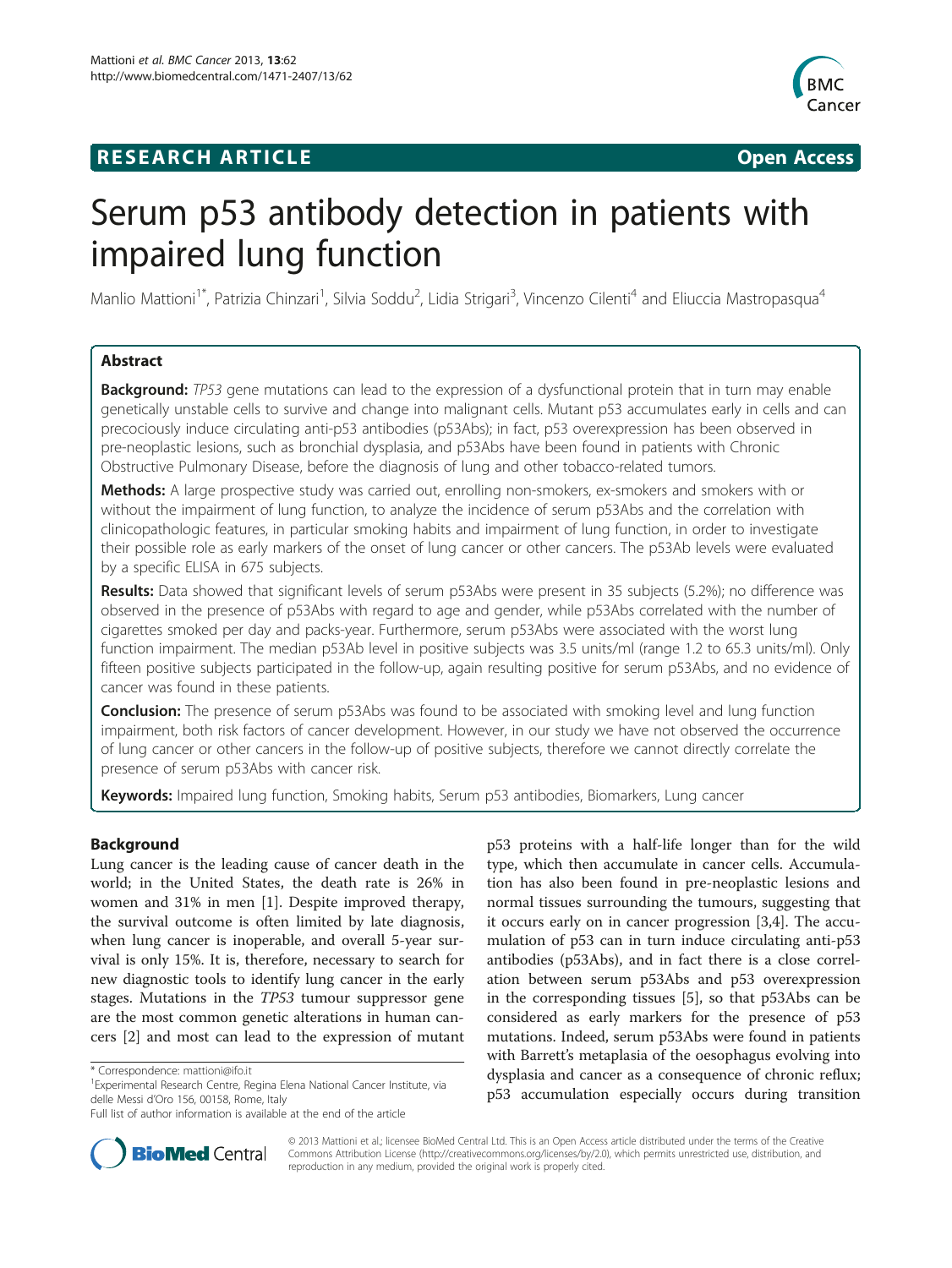from low to high grade dysplasia and the appearance of p53Abs may predate the diagnosis of oesophageal carcinoma [[6\]](#page-6-0). These antibodies have also been showed in serum of patients with ulcerative colitis, at high risk of developing colon cancer, and their presence was regarded as an early marker of malignant progression [[7\]](#page-6-0). Further, serum p53Abs were detected in workers occupationally exposed to asbestos, at high risk of cancer, before any clinical evidence of malignancy [[8\]](#page-6-0). Altogether, these data suggest that serum p53Abs may have predictive value for the subsequent development of cancer. In lung cancer, in particular, p53 mutations arise early on, since p53 accumulation was detected in pre-neoplastic lesions such as bronchial dysplasia [[9\]](#page-6-0) and serum p53Abs were found in isolated cases of both heavy smokers and patients with Chronic Obstructive Pulmonary Disease (COPD), at high risk of lung and other tobacco-related cancers, several months before the diagnosis of cancer [\[10,11\]](#page-6-0).

Further, a correlation between tobacco smoking and lung cancer has been demonstrated [[12,13](#page-6-0)] and several studies have shown increased risk of lung cancer in patients with COPD [[14,15\]](#page-6-0), in particular for the squamous histological subtype [[16](#page-6-0)]. Cigarette smoking is the main aetiological factor of both COPD and lung cancer, since cigarette smoke contains elevated concentrations of oxidants and carcinogens that can induce persistent lung inflammation and mutations [\[17\]](#page-6-0). Chronic inflammation has been demonstrated to play a central role in cancer pathogenesis [[18](#page-6-0)] and recent studies have linked Nuclear Factor (NF)-kB, major mediator of inflammation, to carcinogenesis [\[19](#page-6-0)]. p53 can suppress inflammatory response by inhibiting NF-kB activity [\[19\]](#page-6-0) and since it is often mutated by cigarette smoke, oxidant activation of NF-kB may result in a chronic imbalance in COPD and lung cancer. In addition, p53 can reduce COX-2 expression [\[20\]](#page-6-0), another inflammatory mediator involved in lung cancer development and progression [\[21\]](#page-6-0), and loss of p53 activity may contribute to the persistent elevation of COX-2 in epithelial stroma and lung cancer cells. Furthermore, COPD frequently shows squamous metaplasia with dysplastic areas at different bronchial levels; metaplasia has been correlated with the response to chronic inflammation and is associated with p53 mutations [\[22](#page-6-0)]. Finally, an increased risk of lung cancer has also been reported in patients with restrictive lung disease [[23](#page-6-0)], only slightly associated with tobacco smoking, in which inflammation of the lung may independently contribute to the pathogenesis of lung cancer.

Therefore, the aim of our work was to investigate, in a large prospective study, the incidence of p53Abs, biomarkers of p53 mutations, in heavy smokers and patients with impaired lung function, at high risk of lung cancer and other cancers, in order to evaluate their relationship with tobacco smoke exposure and chronic airflow limitation, in view of a possible role in the early diagnosis of cancer.

# **Methods**

# **Patients**

A total of 675 people, including 399 subjects with normal lung function tests (214 men, 185 women; median age 56 years, range 26 to 93 years; 42 non-smokers, 88 ex-smokers, 269 current smokers) and 276 patients with obstructive or restrictive type lung function tests (169 men, 107 women; median age 62 years, range 24 to 83 years; 44 non-smokers, 80 ex-smokers, 152 current smokers; 152 with mild, 73 with moderate and 51 with severe impairment of lung function tests), were evaluated (Table 1). All people were recruited at the Respiratory Physiopathology Unit of the Regina Elena National Cancer Institute, Rome, Italy, between June 2004 and March 2009. They were enrolled either by a voluntary pulmonary visit at the Respiratory Physiopathology Unit or coming from the Tumour Prevention Centre of the same Institute, because of increased risk of lung cancer. Regular smokers, ex-smokers and non-smokers were

#### Table 1 Patient characteristics

|                                                       | <b>NORMAL LFT*</b>     | <b>IMPAIRED LFT</b> |  |
|-------------------------------------------------------|------------------------|---------------------|--|
|                                                       | 399                    | 276                 |  |
| Age                                                   |                        |                     |  |
| Median (range), years                                 | 56 (26-93)             | $62(24-83)$         |  |
| Gender                                                |                        |                     |  |
| Male                                                  | 214 (54%)              | 169 (61%)           |  |
| Female                                                | 185 (46%)              | 107 (39%)           |  |
| Smoking habit                                         |                        |                     |  |
| Non-smokers                                           | 42 (11%)               | 44 (16%)            |  |
| Current smokers                                       | 269 (67%)<br>152 (55%) |                     |  |
| Ex-smokers                                            | 88 (22%)               | 80 (29%)            |  |
| No. of cigarettes smoked per day                      |                        |                     |  |
| $\leq 20$                                             | 241 (60%)              | 129 (47%)           |  |
| > 20                                                  | 114 (29%)              | 102 (37%)           |  |
| Missing                                               | 2                      | 1                   |  |
| Packs-year                                            |                        |                     |  |
| $\leq 40$                                             | 239 (60%)<br>117 (42%) |                     |  |
| > 40                                                  | 116 (29%)<br>113 (41%) |                     |  |
| Missing                                               | 2                      | 2                   |  |
| Years since quitting                                  |                        |                     |  |
| $\leq 10$                                             | 35 (9%)                | 37 (13%)            |  |
| >10                                                   | 29 (7%)                | 25 (9%)             |  |
| Missing                                               | 24                     | 18                  |  |
| <b>LFT impairment</b><br>(obstructive or restrictive) |                        |                     |  |
| Mild                                                  |                        | 152 (55%)           |  |
| Moderate                                              |                        | 73 (26%)            |  |
| Severe                                                |                        | 51 (18%)            |  |
| * LET Lung Eunction Tocts                             |                        |                     |  |

LFT, Lung Function Tests.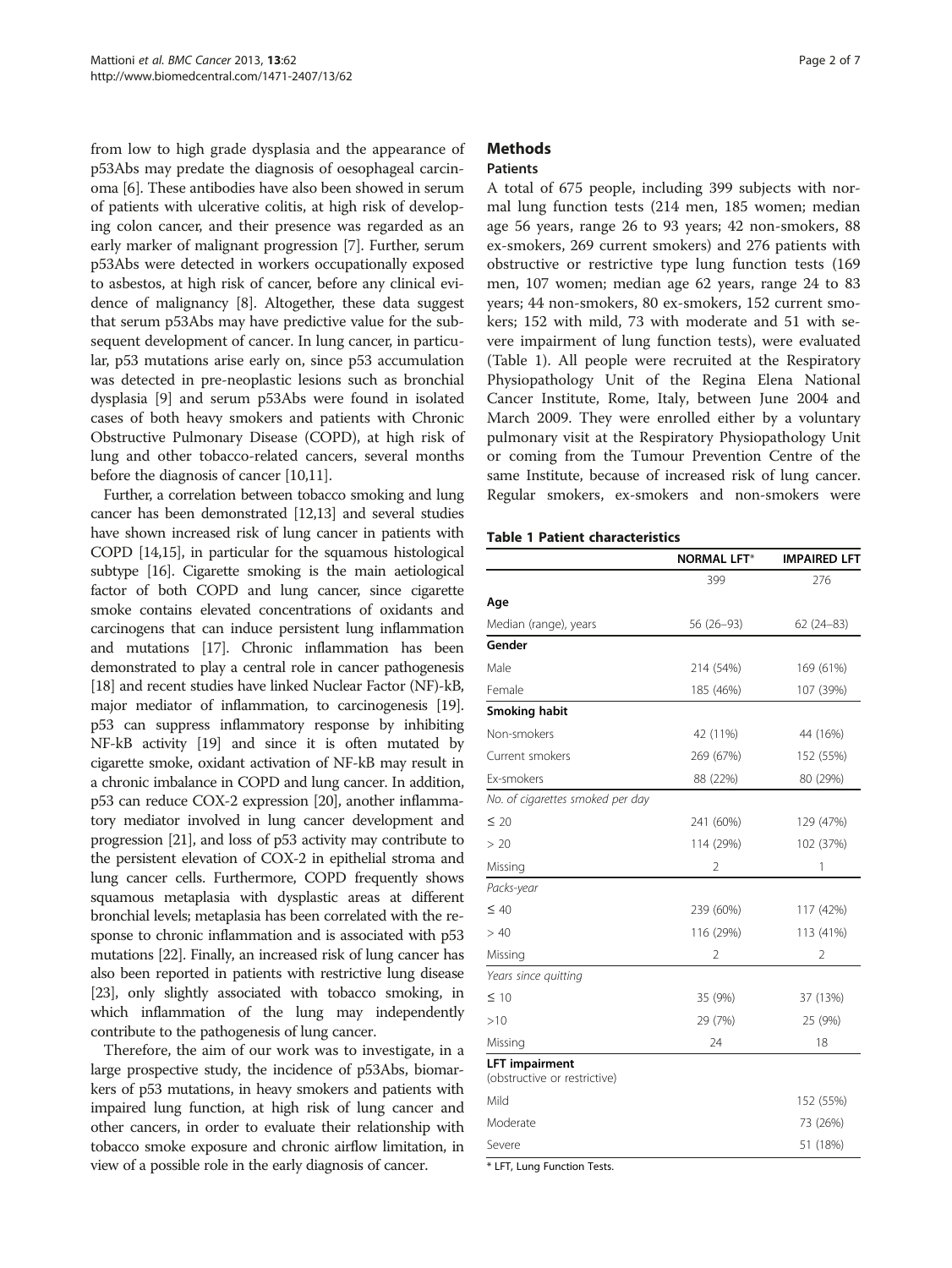included, without age limit, or history of previous malignant diseases. The number of non-smokers was small compared to smokers, because they were only recruited at the Respiratory Physiopathology Unit along with smokers and ex-smokers, while only the latter groups, associated with lung cancer risk, were taken from the Tumour Prevention Centre. Tobacco smoke exposure was further evaluated as number of cigarettes smoked per day, years of tobacco smoking and, in ex-smokers, number of years since quitting. Ex-smokers were defined as people that had quit smoking at least 6 months prior to the lung function tests. All the people enrolled received a routine physical examination and underwent lung function tests and low dose CT scans of the chest at the start of the study. Serum samples were obtained from all subjects at the time of the lung function tests, thereafter, fifteen people positive for serum p53Abs, who complied with the follow-up until June 2011, were tested for serum p53Ab levels with a median follow-up of 24 months (range 6 to 60 months) and further evaluated by CT scans of the chest, specialists or other instrumental examinations suitable for monitoring the development of lung cancer or other cancer types, such as breast, prostate or colon cancers. The study was approved by the ethical committee on human experimentation of the promoting institution, Regina Elena National Cancer Institute, Rome, Italy. All participants in the study gave their written informed consent.

# Serum p53Ab assay

All serum samples were aliquoted, coded, and stored at −80°C until assays were performed. p53Abs were detected by a commercially available, highly specific ELISA kit (Anti-p53 ELISA II kit, PharmaCell, Paris, France), using micro-titre plates coated either with human recombinant p53 protein to detect specific p53Abs, or with control proteins to reveal non-specific interactions. The assay was performed according to the manufacturer's instructions. All samples were tested blindly, twice in the same assay. Absorbance was measured at 450 nm and 620 nm, using a programmable ELISA reader. p53Ab levels ≥ 1.2 unit/ml were considered as positive, according to the manufacturer's suggestion; this cut-off was in agreement with other studies [\[24\]](#page-6-0).

Usually, p53Abs recognize epitopes in the amino and carboxyl termini of p53 protein, outside the DNA-binding domain where most mutations occur, thus identifying both wild type and mutant p53 proteins; however, p53Abs to certain types of mutant p53 proteins might not bind to the wild type recombinant p53 protein used as antigen in our assay, with the possibility of false negative results. Furthermore, ELISA shows a high specificity, but a low sensitivity for serum antibody detection and novel and more sensitive methods have been developed, such as the particle agglutination assay [\[25\]](#page-6-0). However, ELISA still retains its value for diagnostic accuracy and easy performance in routine diagnostic procedures [\[26\]](#page-6-0).

### Lung function tests

All people were subjected to lung function tests by two spirometers (Altair 1000 and Quark PFT). Lung function tests were carried out according to the American Thoracic Society evaluation methods and the values were reported as percentages of the following parameters: total lung capacity (TLC), forced vital capacity (FVC), forced expiratory volume at first second (FEV1) and FEV1/FVC ratio (Tiffenau index).

Within pulmonary diseases, two types of ventilation defects are identified by lung function tests: obstructive or restrictive type. An obstructive defect of pulmonary ventilation is defined by a Tiffenau index <70%, while stage of obstruction is specified by the FEV1 value as follows: mild, FEV1 ≥70%; moderate, FEV1 <70% but ≥60%; moderately severe, FEV1 <60% but ≥50%; severe, FEV1 <50% but ≥34%; very severe, FEV1 <34%. After evaluation of these parameters, patients were divided into three groups: with mild, moderate or severe (including moderately severe, severe, and very severe) obstructive defects.

A restrictive defect of pulmonary ventilation is characterized by TLC reduction; according to this index, the restrictive defect has been distinguished as: mild, TLC >70%; moderate, TLC from 70% to 60%; moderately severe, TLC <60% but >50%; severe, TLC from 50% to 34%; very severe, TLC <34%. After evaluation of this parameter, patients were divided into three groups: with mild, moderate or severe (including moderately severe, severe, and very severe) restrictive defects.

#### Statistical analysis

All statistical analyses were performed by using R [\[27](#page-6-0)]. Independent variables were first evaluated for unconditional associations with the dependent variable using a chi-square test for categorical data and t test for continuous data. If a continuous variable did not satisfy the normality assumption, the Wilcoxon rank-sum test was used. Correlations between independent continuous variables were assessed based on Pearson's correlation coefficient for the normally distributed variables. Correlations between variables that did not satisfy the normality condition were assessed based on Spearman's rho coefficient. Associations between independent categorical and continuous variables were assessed by the t test, the Wilcoxon rank-sum test, or the exact Wilcoxon ranksum test, as appropriate. Multivariate analysis was performed on the variables, resulting statistically significantly associated in the univariate analysis. In the univariate/ multivariate analysis, P values of <0.05 were considered statistically significant.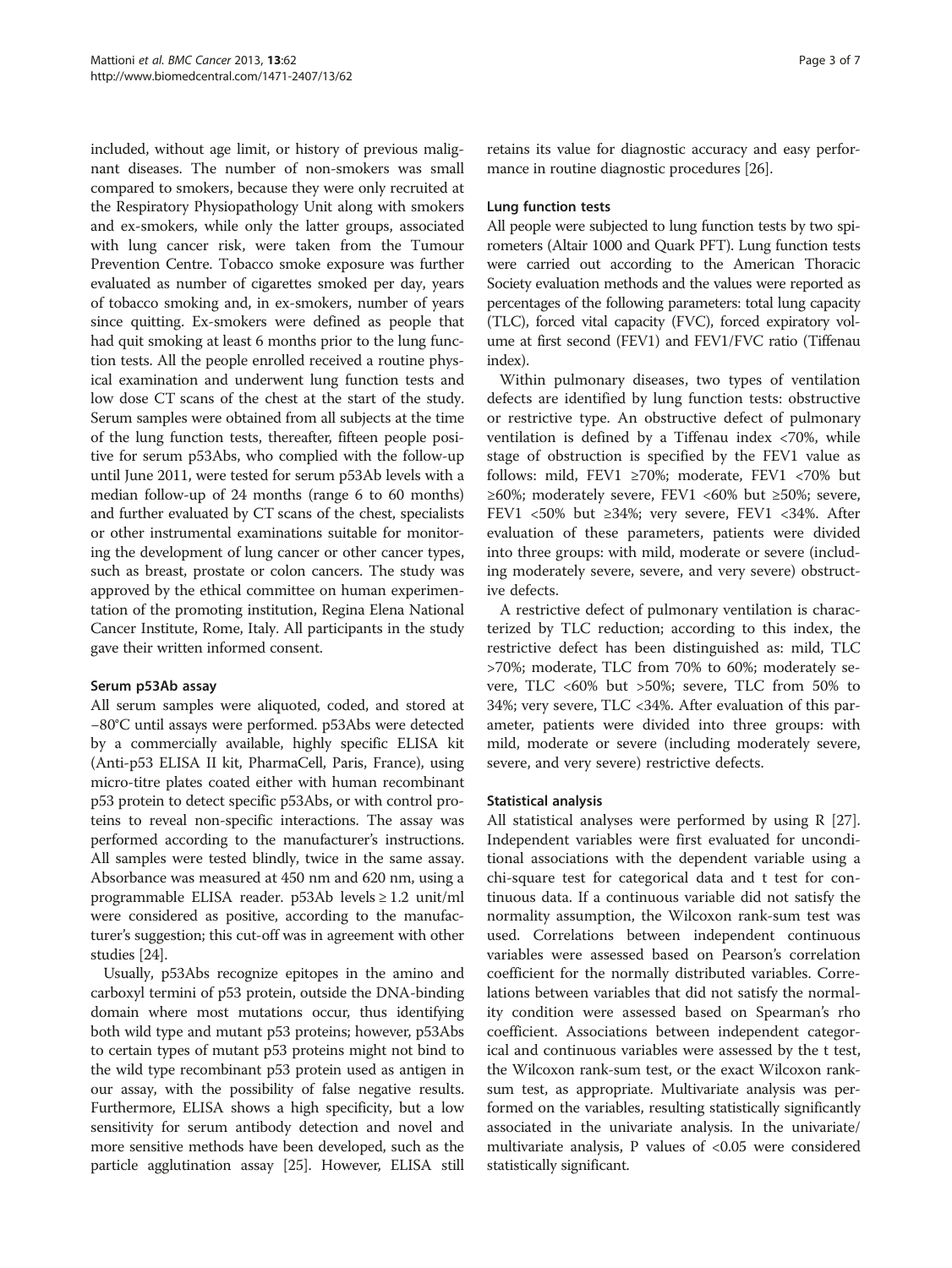### Results

Sera from 675 subjects, including non-smokers, exsmokers and current smokers, with normal or impaired lung function tests, were evaluated for the presence of p53Abs. Our results showed that 5.2% of them (35 out of 675) had significant levels of serum p53Abs, with a median value of 3.5 units/ml (range 1.2 to 65.3 units/ ml). No difference was found by age or gender. An association between serum p53Abs and smoking habit has been observed, although not statistically significant: two out of 86 non-smokers (2.3%), 23 out of 421 current smokers (5.5%) and ten out of 168 ex-smokers (6.0%) were positive for p53Abs; furthermore, in subjects with normal lung function tests, none of the 42 non-smokers (0%), fifteen out of 269 current smokers (5.6%) and six out of 88 ex-smokers (6.8%) had p53Abs, while in patients with impaired tests, two of the 44 non-smokers (4.6%), eight out of 152 current smokers (5.3%) and four out of 80 ex-smokers (5.0%) resulted p53Ab positive, suggesting that the association of serum p53Abs with smoking habit was more evident in cases of normal lung function. Airway inflammation has a part also in lung function decline independent of smoking, as observed in asthma and pulmonary fibrosis. Through oxidative DNA damage, this inflammation can promote p53 mutation and overexpression in the surrounding lung cells, with subsequent induction of serum p53Abs; this might be the reason why we found two p53Ab positive patients amongst the non-smokers with impaired lung function. A statistically significant correlation between the rate of p53Ab positive subjects and the number of cigarettes smoked per day was found ( $p = 0.019$ ), while a trend of increase with packs-year was observed  $(p = 0.092,$ Table 2).

We then considered the correlation between serum p53Abs and impairment of lung function of either the obstructive or restrictive type, classified as mild, moderate, and severe. Twenty one of the 399 subjects with normal lung function tests (5.3%) and fourteen of the 276 patients with altered tests (5.1%) were positive for p53Abs. However, in the latter group, three out of 152 patients with mild (2.0%), eight out of 73 with moderate (11.0%) and three out of 51 with severe (5.9%) impairment of lung function had p53Abs. Then, we examined the correlation between serum p53Abs and, on one hand, subjects with normal lung function or mildly altered tests and, on the other hand, patients with moderate to severe impairment of lung function. A higher rate of serum p53Abs was found as a trend  $(p = 0.068)$  in patients with moderate to severe impairment of lung function tests, in comparison to subjects with normal or mildly altered tests (Table 2), this correlation was confirmed by a multivariate analysis ( $p = 0.045$ ). Furthermore, the multivariate analysis showed the lung function

### Table 2 Correlation between serum p53Abs and clinicopathologic parameters

|                           |                               | p-value <sup>a</sup> |
|---------------------------|-------------------------------|----------------------|
| Age (years)               | $(< 58 / \ge 58)$             |                      |
| Negative                  | 308 / 328 (48% / 52%)         | 0.502                |
| Positive                  | 19 / 15 (56% / 44%)           |                      |
| Missing                   | 5                             |                      |
| Gender                    | Male / Female                 |                      |
| Negative                  | 359 / 281 (56% / 44%)         | 0.202                |
| Positive                  | 24 / 11 (69% / 31%)           |                      |
| No. of cigarettes per day | $(> 20 / \leq 20)$            |                      |
| Negative                  | 197 / 356 (36% / 64%)         | $0.019*$             |
| Positive                  | 19 / 14 (58% / 42%)           |                      |
| Packs-year                | $(> 40 / \leq 40)$            |                      |
| Negative                  | 211 / 341 (38% / 62%)         | $0.092$ <sup>#</sup> |
| Positive                  | 18 / 15 (55% / 45%)           |                      |
| <b>LFT</b> impairment     | Moderate-Severe / Normal-Mild |                      |
| Negative                  | 113 / 527 (18% / 82%)         | $0.068$ <sup>#</sup> |
| Positive                  | 11 / 24 (31% / 69%)           |                      |

<sup>a</sup>Calculated by chi-square test;\*  $p < 0.05$ ,  $p \nless 0.10$ .

test impairment to be a statistically significant predictor of serum p53Ab detection, but not other parameters, such as age, gender or smoking habit.

We further investigated whether there were differences in the presence of serum p53Abs between people with normal lung function tests and patients with altered lung function tests with regard to age, gender, number of cigarettes per day and packs-year (Table [3\)](#page-4-0). No difference was found by age or gender; on the other hand, there was a significant correlation of serum p53Abs with cigarettes smoked per day  $(p = 0.001)$  and an increased trend with packs-year ( $p = 0.081$ ) for the normal lung function group, while no correlation was observed in patients with altered lung function tests.

Further, median serum p53Ab levels were calculated to evaluate whether there was any correlation with clinicopathologic features such as age, gender, smoking status and lung function impairment, but no correlation was found as reported in Table [4](#page-4-0). With regard to quitting smoking, no significant difference in p53Ab levels was observed over time, presumably due to the small number of positive subjects; in fact, four positive subjects were found out of 72 ex-smokers, who had quit smoking for ≤10 years, and three positive subjects out of 54 exsmokers, who had quit for >10 years, with a median serum p53Ab level of 4.1 and 3.9 units/ml, respectively.

Finally, due to follow-up loss, only fifteen subjects positive for serum p53Abs were further assessed for the presence of these Abs, with a median follow-up of 24 months (range 6 to 60 months), again resulting positive for p53Abs, and no one has shown any sign of incipient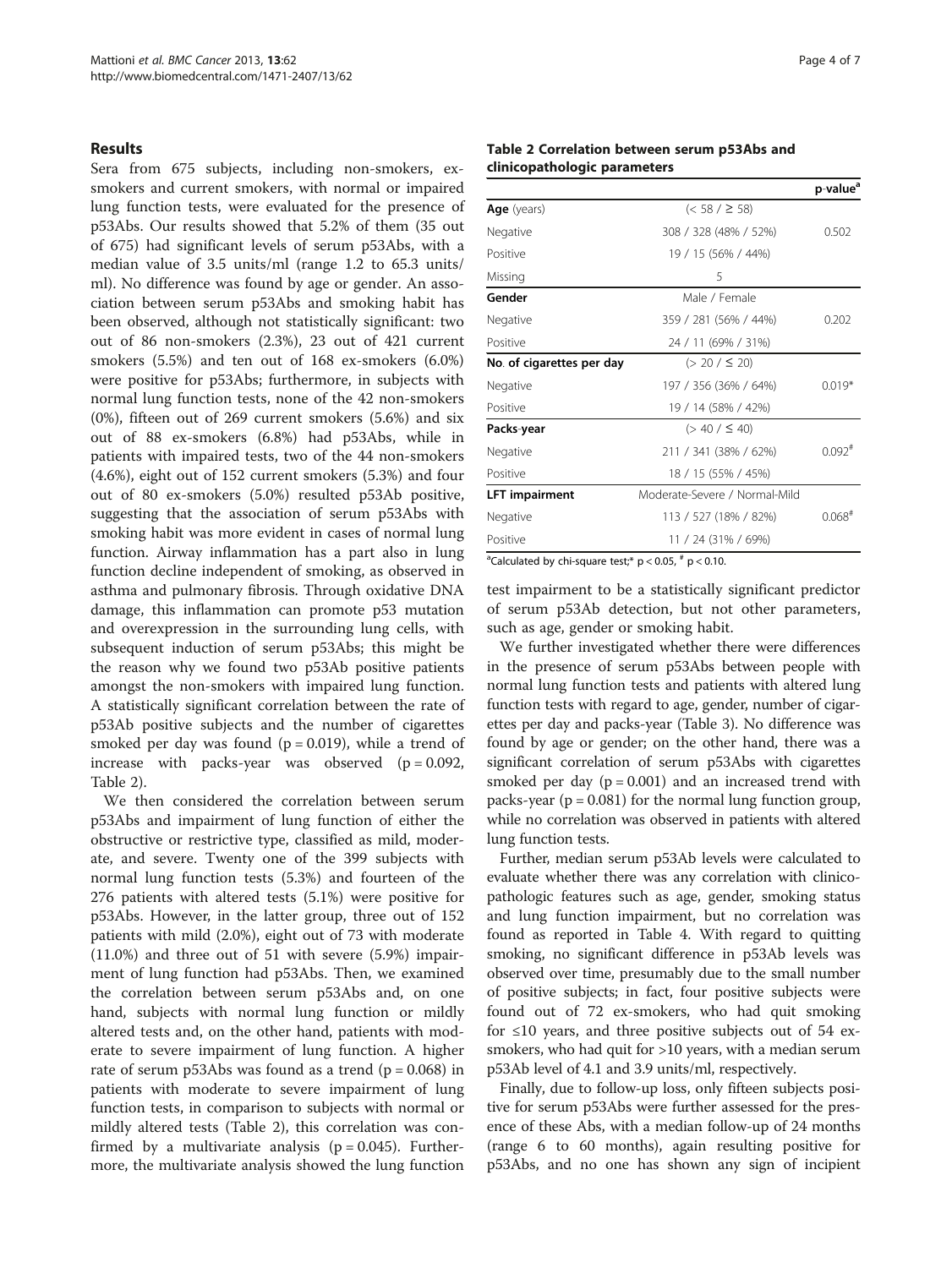|                           | <b>Normal LFT</b>  | p-value <sup>a</sup> | <b>Altered LFT</b> | p-value <sup>a</sup> |
|---------------------------|--------------------|----------------------|--------------------|----------------------|
| Age (years)               | $(< 58 / \ge 58)$  |                      | $(< 58 / \ge 58)$  |                      |
| Negative                  | 221/154 (59%/ 41%) | 0.233                | 87/174 (33%/67%)   | 0.938                |
| Positive                  | 15/5 (75%/25%)     |                      | 4/10 (29%/71%)     |                      |
| Missing                   | $\overline{4}$     |                      |                    |                      |
| Gender                    | Male / Female      |                      | Male / Female      |                      |
| Negative                  | 202/176 (53%/47%)  | 0.915                | 157/105 (60%/40%)  | 0.136                |
| Positive                  | 12/9 (57%/43%)     |                      | 12/2 (86%/14%)     |                      |
| No. of cigarettes per day | $(> 20 / \le 20)$  |                      | $(> 20 / \le 20)$  |                      |
| Negative                  | 100/234 (30%/70%)  | $0.001*$             | 97/122 (44%/56%)   | 0.904                |
| Positive                  | 14/7 (67%/33%)     |                      | 5/7 (42%/58%)      |                      |
| Packs-year                | $(> 40 / \leq 40)$ |                      | $(> 40 / \leq 40)$ |                      |
| Negative                  | 105/229 (31%/69%)  | $0.081$ #            | 106/112 (49%/51%)  | 0.720                |
| Positive                  | 11/10 (52%/48%)    |                      | 7/5 (58%/42%)      |                      |

<span id="page-4-0"></span>Table 3 Correlation between serum p53Abs and clinicopathologic parameters, distinguishing between subjects with normal or altered LFT

<sup>a</sup>Calculated by chi-square test;  $*$  p < 0.05,  $*$  p < 0.10.

cancer by CT of the chest or other specific examinations, carried out to verify the development of lung cancer or other cancers, such as breast, prostate or colon cancers.

# **Discussion**

In the present investigation, we detected significant levels of serum p53Abs in 35 (5.2%) out of 675 subjects, including non-smokers, ex-smokers and current smokers, with normal or impaired lung function tests. With regard to smoking status, a trend, although not statistically significant, was found in the frequency of p53Abs, increasing from non-smokers (2.3%) to current smokers (5.5%) and ex-smokers (6.0%); the differences were more evident in subjects with normal lung function tests,

Table 4 Correlations between median serum p53Ab levels and clinicopathologic parameters

|                           | Median serum p53Ab levels<br>(units/ml) | p-value <sup>a</sup> |
|---------------------------|-----------------------------------------|----------------------|
| Age (years)               | $(< 58 / \geq 58)$                      |                      |
|                           | 3.5 / 3.6                               | 0.510                |
| Gender                    | Male / Female                           |                      |
|                           | 3.55 / 2.5                              | 0.582                |
| No. of cigarettes per day | $(> 20 / \leq 20)$                      |                      |
|                           | 3.5 / 2.5                               | 0.232                |
| Packs-year                | $(> 40 / \leq 40)$                      |                      |
|                           | 3.55 / 2.5                              | 0.143                |
| <b>LFT</b> impairment     | Moderate-Severe / Normal-Mild           |                      |
|                           | 5.0 / 8.0                               | 0.371                |
| <b>LFT</b> impairment     | Mild to Severe / Normal                 |                      |
|                           | 4.6 / 7.8                               | 0.285                |
| .                         |                                         |                      |

<sup>a</sup>Calculated by chi-square test.

while nil in patients with impaired tests. Further, we showed a significant correlation between the presence of serum p53Abs and the number of cigarettes smoked per day, while an increased trend between p53Abs and packs-year was observed. Furthermore, a higher rate of p53Ab positive sera was found as a trend in patients with moderate to severe impairment of lung function, compared to subjects with normal or mildly altered lung function. We also considered the difference in serum p53Abs between subjects with normal lung function and patients with altered lung function with regard to the number of cigarettes smoked per day and packs-year and found a significant correlation of p53Abs with cigarettes smoked per day and an increased trend with packs-year in the normal lung function group, while no correlation was observed in patients with altered lung function tests. Finally, none of the follow-up p53Ab positive subjects showed development of lung cancer or other cancers, such as breast, prostate and colon cancers.

Cigarette smoking is closely correlated with p53 mutations. Husgafvel-Pursiainen and co-authors [\[28](#page-6-0)] observed that the frequency of p53 mutations increased from nonsmokers to ex-smokers, reaching the highest rate in current smokers. Li and co-authors [[29\]](#page-6-0) reported a similar trend with frequency of serum p53Abs that increased from non-smokers to ex-smokers and current smokers, with heavy smokers having the highest prevalence. Our study also shows that current smokers (5.5%) and exsmokers (6.0%) have higher frequencies of serum p53Abs than non-smokers (2.3%). Lubin and co-authors [\[10](#page-6-0)] and Trivers and co-authors [[11](#page-6-0)] found that serum p53Abs can be detected in ex-smokers and current smokers even 15 months before the diagnosis of lung, breast, and prostate cancers, suggesting that serum p53Abs, closely associated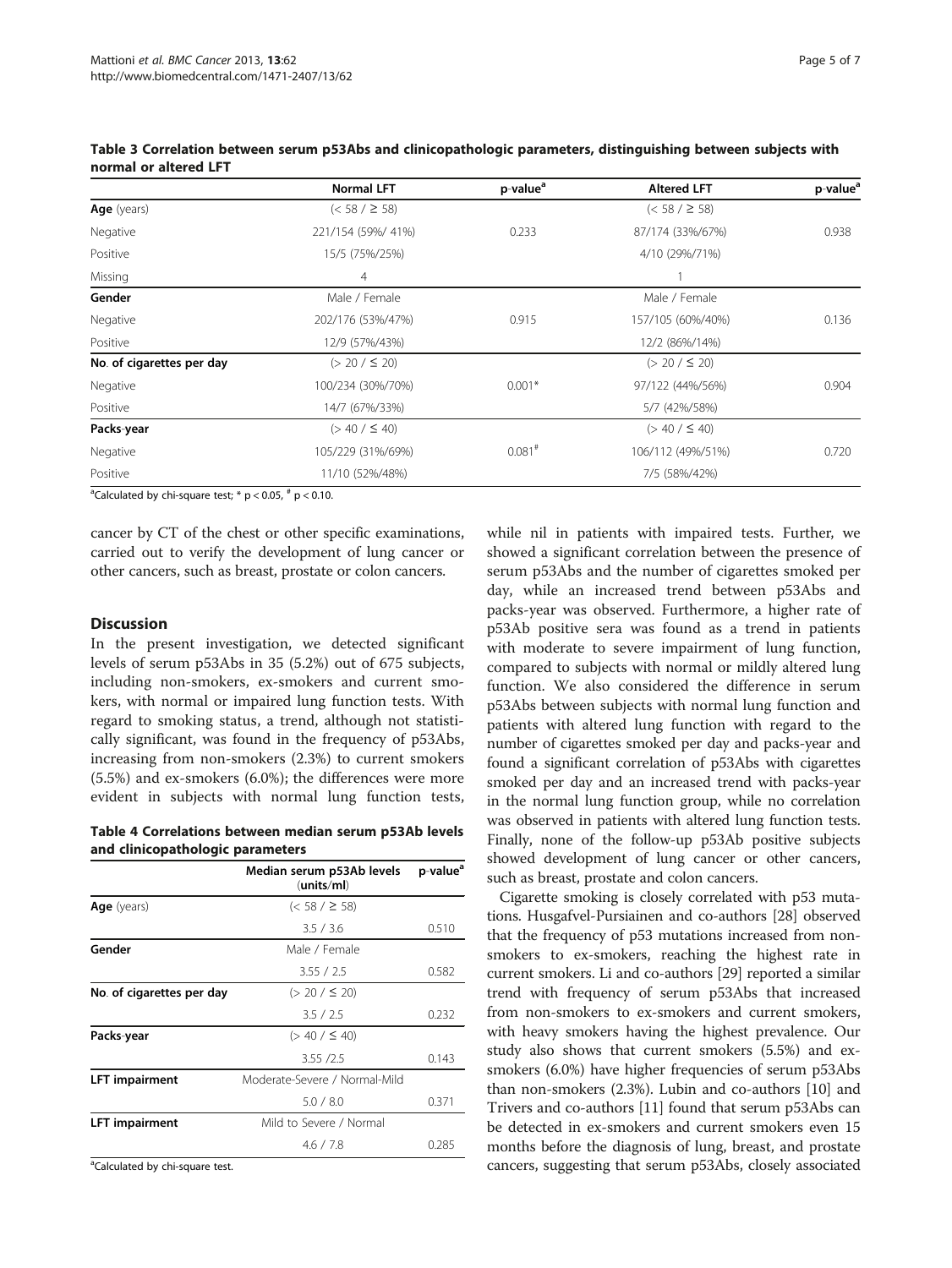<span id="page-5-0"></span>with p53 mutations, may be useful in the early diagnosis of tobacco-related cancers.

Impaired lung function has also been associated with an increased risk of lung cancer. In a meta-analysis, Wasswa-Kintu and co-authors [\[14\]](#page-6-0) observed that, independent of cigarette smoking, reduced FEV1 increased lung cancer risk in the general population; in addition, patients with the worst lung function showed the highest risk, while subjects with normal lung function had the lowest risk. Furthermore, even small differences in FEV1 significantly increased the risk of lung cancer; finally, the risk was amplified in women. In a very large prospective study, Purdue and co-authors [\[23](#page-6-0)] found an increased risk of lung cancer in patients with either obstructive or restrictive impairment of lung function. In our investigation, a higher rate of serum p53Abs was found in patients with the worst lung function alterations of either obstructive or restrictive type, thus confirming that p53Abs may be associated with patients at increased risk of lung cancer. Impaired lung function may derive through conditions that increase the risk of lung cancer, such as inflammation of the airways, which plays a role in smokers and patients with asthma or COPD [\[30](#page-6-0)]; on the other hand, inflammatory processes responsible for lung restriction may also contribute to lung cancer pathogenesis [\[31\]](#page-6-0). Since p53 can function as an inhibitor of inflammation [\[19\]](#page-6-0), mutant p53 proteins may be involved in deregulated inflammation contributing to the pathogenesis of lung cancer and other cancers and then serum p53Abs may be early markers of tumor development in people at high risk of cancer, such as patients with impaired lung function. However, since this study shows there was only a small number of p53Ab positive subjects who complied with the follow-up, and neither lung cancer nor other cancers were observed, we cannot correlate the presence of serum p53Abs with cancer risk.

Other well defined markers of lung cancer are the Kirsten rat sarcoma viral oncogene homolog (KRAS) and Epidermal growth factor receptor (EGFR). KRAS is involved in several signalling pathways and mutations in this gene may lead to cancer development. In fact, KRAS mutations are present up to 30% in non-small cell lung cancers (NSCLC). They are found prevalently on codon 12 and appear early in cancer development; furthermore, in some tumors they have been detected in blood before clinical diagnosis [\[32](#page-6-0)]. On the other hand, EGFR is highly expressed in various cancers, including lung cancer. EGFR is a member of the family of EGF tyrosine kinase receptors and upon ligand binding activates several intracellular pathways. A soluble fragment of the EGFR extracellular ligand domain can be detected by ELISA in the blood of cancer patients, including NSCLC patients, and may also be elevated at an early stage of carcinogenesis in asbestosis patients [[33\]](#page-6-0). Thus, KRAS and EGFR might have a role as markers of lung function impairment that may reflect cancer risk. Of interest, other proteins can be used to detect lung function impairment, such as Fibrinogen, Neutrophil gelatinase associated lipocalin, Extracellular newly identified RAGEbinding protein and Heparin-binding EGF-like growth factor, showing significantly different serum levels when comparing mild/moderate and severe/very severe COPD patients to smoking and non-smoking controls [[34](#page-6-0)].

#### **Conclusions**

Detection of serum p53Abs in people at high risk of lung cancer and other cancers, such as heavy smokers and patients with impaired lung function, shows a correlation with cigarettes smoked per day, packs-year and the worst impairment of lung function tests. However, in our study, no correlation was observed between serum p53Abs and cancer risk.

#### **Abbreviations**

ELISA: Enzyme-Linked Immunosorbent Assay; CT: Computed Tomography; p53Abs: Anti-p53 antibodies; COPD: Chronic Obstructive Pulmonary Disease; NF-kB: Nuclear Factor-kB; COX-2: Cyclooxygenase-2; TLC: Total Lung Capacity; FVC: Forced Vital Capacity; FEV1: Forced Expiratory Volume at first second; KRAS: Kirsten rat sarcoma viral oncogene homolog; EGFR: Epidermal growth factor receptor; NSCLC: Non-small cell lung cancer; RAGE: Receptor for advanced glycation end products.

#### Competing interests

The authors declare that they have no competing interests.

#### Authors' contributions

MM study design, data interpretation, manuscript preparation; PC immunoassay performance, data interpretation; SS data interpretation, manuscript preparation; LS statistical analysis, manuscript preparation; VC study design, data interpretation, manuscript preparation; FM data collection, data interpretation. All authors read and approved the final manuscript.

#### Acknowledgements

The authors acknowledgement Marco Varmi and Mustapha Haoui for their skilful technical assistance. This work was partially supported by the Italian League against Cancer.

#### Author details

<sup>1</sup> Experimental Research Centre, Regina Elena National Cancer Institute, via delle Messi d'Oro 156, 00158, Rome, Italy. <sup>2</sup>Molecular Oncogenesis Laboratory, Regina Elena National Cancer Institute, via delle Messi d'Oro 156, 00158, Rome, Italy. <sup>3</sup>Medical Physics and Expert Systems Laboratory, Regina Elena National Cancer Institute, via E. Chianesi 53, 00144, Rome, Italy. 4 Respiratory Physiopathology Unit, Regina Elena National Cancer Institute, via E. Chianesi 53, 00144, Rome, Italy.

#### Received: 19 June 2012 Accepted: 30 January 2013 Published: 6 February 2013

#### References

- 1. Walser T, Cui X, Yanagawa J, Lee JM, Heinrich E, Lee G, Sharma S, Dubinett SM: Smoking and lung cancer. The role of inflammation. Proc Am Thorac Soc 2008, 5:811-815.
- 2. Soussi T: p53 antibodies in the sera of patients with various types of cancer: a review. Cancer Res 2000, 60:1777–1788.
- 3. Hill KA, Sommer SS: p53 as a mutagen test in breast cancer. Environ Mol Mutagen 2002, 39:216–227.
- 4. Dowing SR, Russell PJ, Jackson P: Alterations in p53 are common in early stage prostate cancer. Can J Urol 2003, 10:1924–1933.